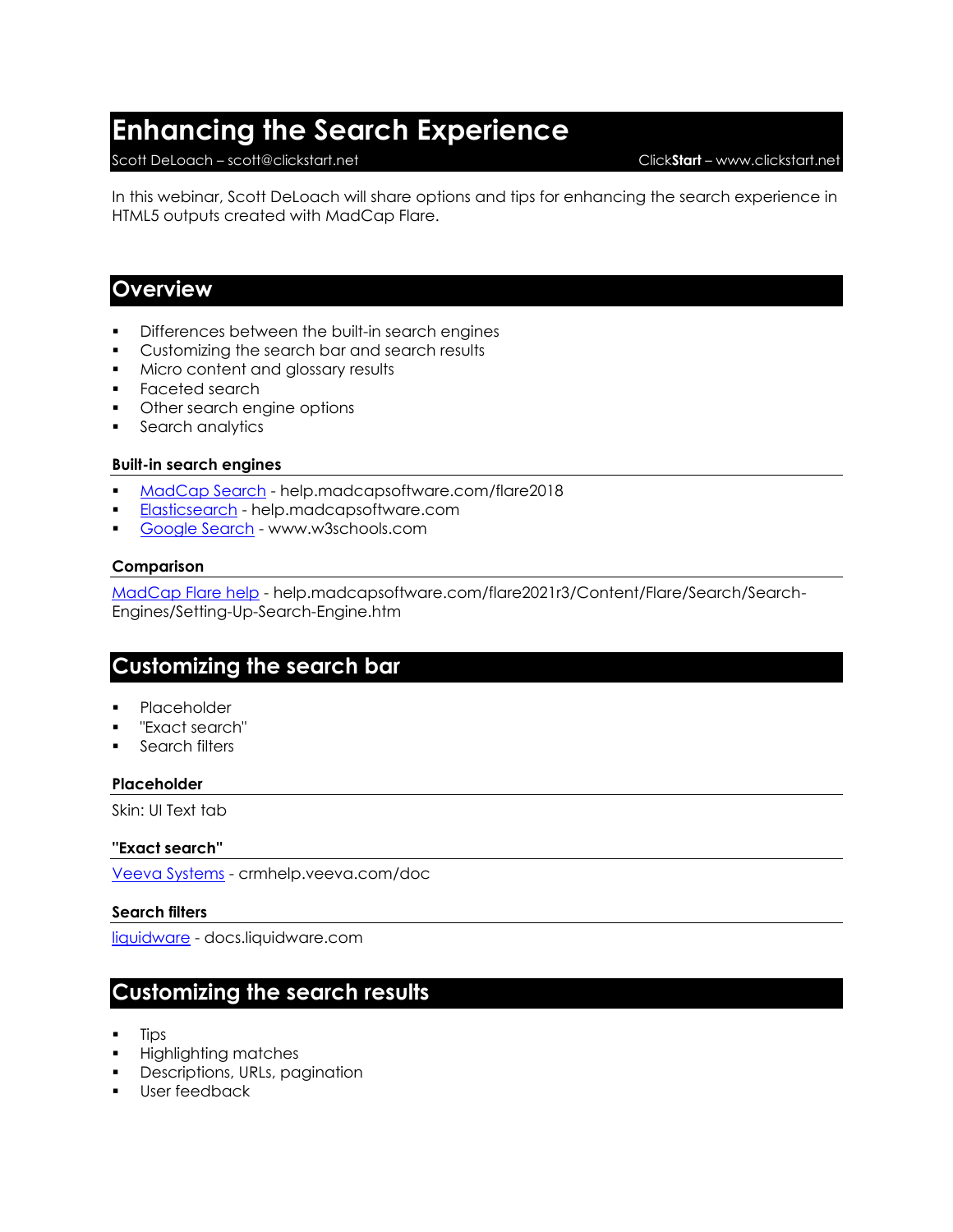# **Search tips**

- MadCap help.madcapsoftware.com
- **·** solace docs.solace.com
- **Exage** desktophelp.sage.co.uk

# **Highlighting matches**

inxmail - help.inxmail.com

# **Descriptions, URLs, and pagination**

- Topic properties
- Formatting (skin)
- Target settings

# **User feedback**

Blackbaud - webfiles.blackbaud.com

# **Micro content results**

- Fitbit help.fitbit.com
- **Broadsign** docs.broadsign.com
- ClickStart www.clickstart.net

# **Glossary results**

illumio - docs.illumio.com

# **Faceted search options and customizations**

IBC - www.ibcboiler.com

# **Integrating other search engines with HTML5 targets**

# **Algolia**

Spryker - docs.spryker.com

# **Cludo**

Micro Focus - admhelp.microfocus.com

# **Coveo**

- okta support.okta.com/help
- **Relativity** help.relativity.com
- tableau www.tableau.com
- tenable docs.tenable.com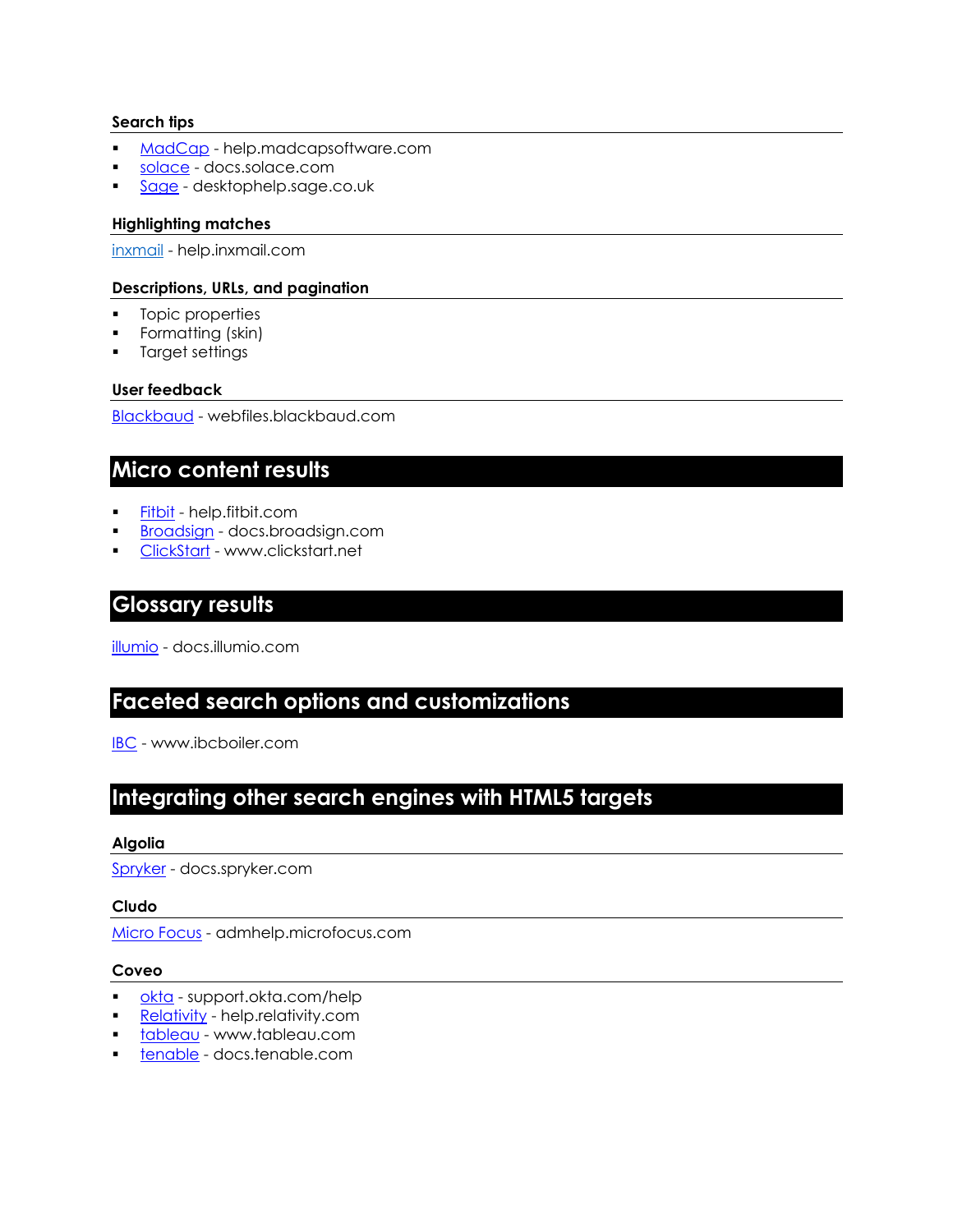# **SearchUnify**

Broadcom - techdocs.broadcom.com

# **Site Search 360**

BeyondTrust - www.beyondtrust.com

# **Swiftype**

- xmatters help.xmatters.com
- **Eggplant** docs.eggplantsoftware.com

# **Gathering search analytics - MadCap Central**

### **How**

### **Central**

- Click Analytics
- Click +
- Type a name for the key

### **Flare**

- Open an HTML5 target
- **•** Select the Analytics tab
- **•** For Provider, select Central
- **•** For Central License, select your license
- Select the key

# **Data**

- Search phrases
- **•** Search phrases with no results

# **Example**